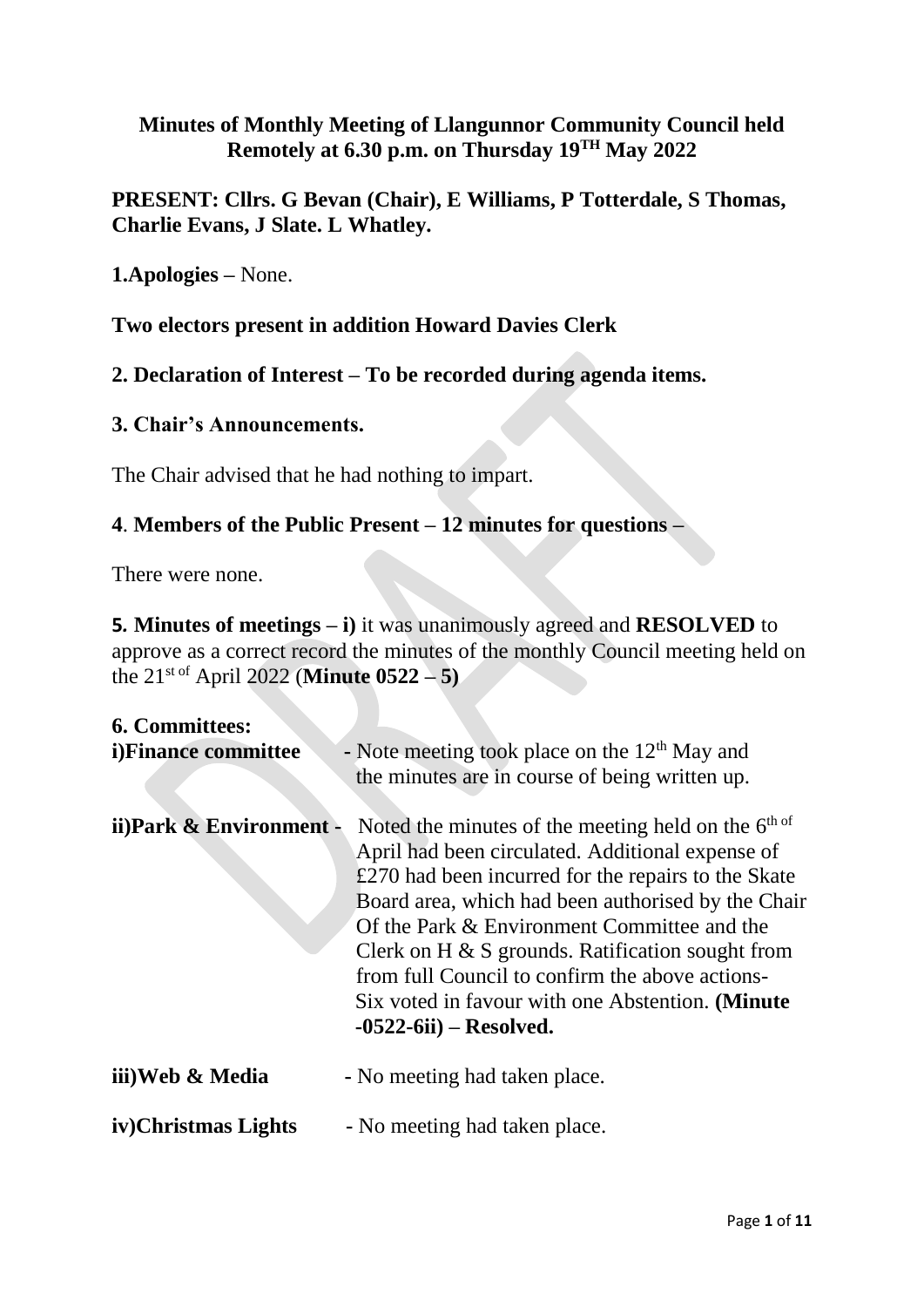**7.** The appointment of a "Mentoring Officer" to support new Councillors was debated at length. Everyone thought it was a good idea, although many felt it would be an onerous ask if the mentoring support work fell to one individual given that currently there are 6 vacant seats on the Council.

Cllr Whatley felt that he should be regarded as a new Councillor as opposed to an experienced Councillor returning to the Council, and that all new Councillors should receive as a minimum copies of "The Good Councillor Guide" and the latest version of Standing Orders". Additionally, they should be encouraged to attend various courses provided by One Voice Wales, and others, especially the "Code of Conduct Module". He was keen to embrace this experience this for himself.

It was Resolved that the Clerk and Cllr Whatley in the first instance work together with a view to compiling a workbook/guide for new Councillors joining the Council, given that Cllr Whatley had previously done some research on this important issue and revert to full Council later with their proposals. **(Minute 0522 – 7)**

## **8. Applications for Financial Assistance received from the following Organisations and Groups were considered:**

- 1.Cylch Meithryn Llangynwr Committee.
- 2.Llangunnor Appeal Committee -Eisteddfod Genedlaethol Urdd Gobaith Cymru Carmarthen 2023
- 3.Teenager Cancer Trust.
- 4.Kids Cancer Trust.

After a full discussion the following actions were agreed. **(Minute 0522-8)**

To defer deciding on the application from Cylch Meithryn Llangynwr Committee as the Councillors felt that more time was needed to consider this. Agreed to defer until June meeting.

It was unanimously agreed to donate £150 to the Llangunnor Appeal Committee to go towards the 2023 Urdd Eisteddfod which will take place in Carmarthen.

It was unanimously agreed not to support the requests from both Teenage Cancer Trust, and Kids Cancer Trust given that they were National Charities, where the Council had historically looked to support local based individuals, groups, and charities under this scheme.

**9.** Cllr Paul Totterdale introduced his motion "Would it be possible for the Council to consider donating £1500 towards this year's River Festival, as I feel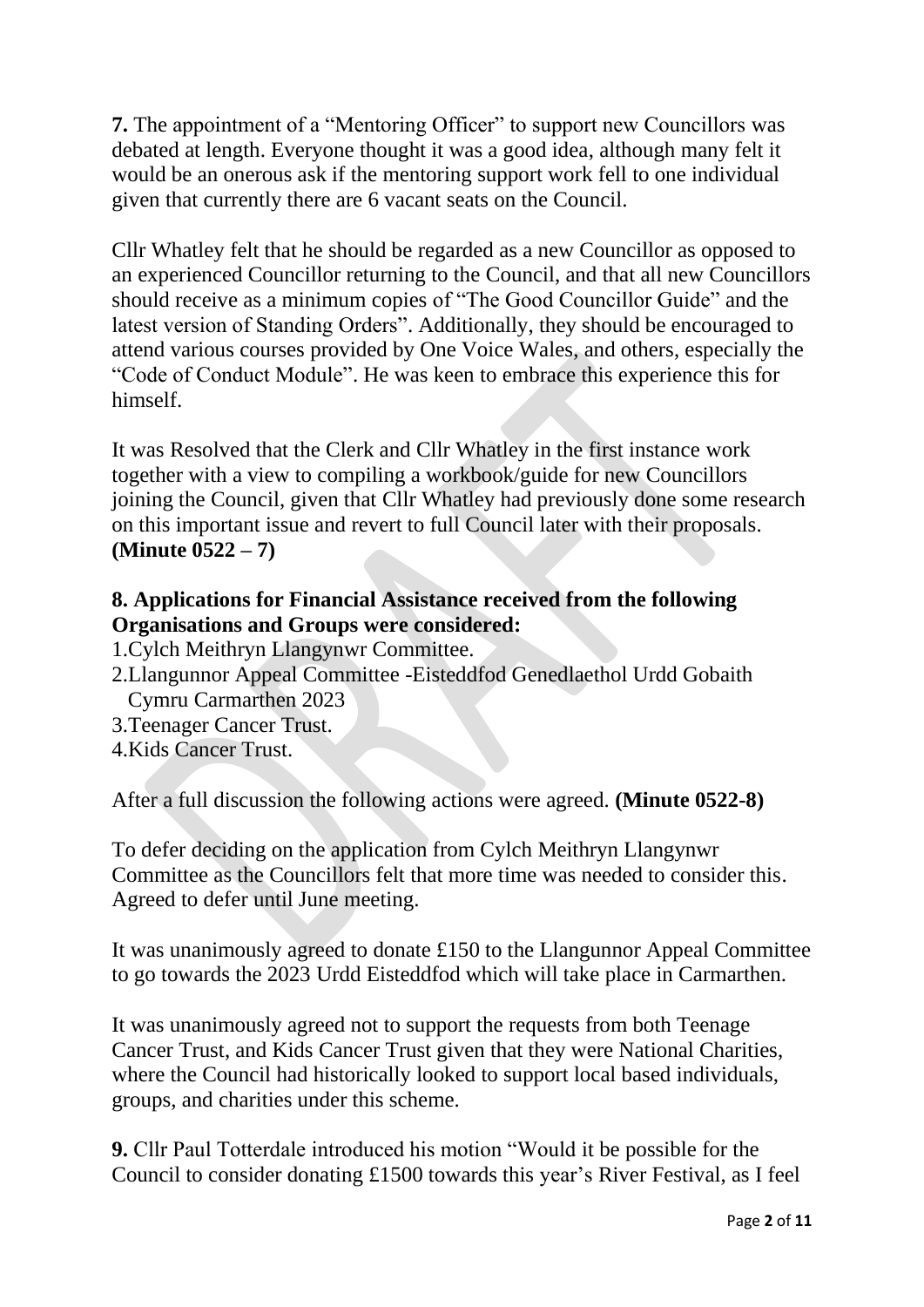that our historic donation of £60 per annum should be increased having taken account of the level of sponsorship received from other companies and individuals."

## At **this point Cllr Whatley declared an interest and took no further part in the discussion.**

Regrettably the motion did not secure a seconder and therefore did not proceed as proposed.

Cllr Williams subsequently proposed that a sum of £150 be given in line with recent other donations made to various other organisations, seconded by Cllr Slate. This was voted upon, with 4 in favour, 1 against,1 abstention and 1 not voting due to notice of interest, which was not accepted by Cllr Totterdale.

Motion therefore unsupported and not actioned.

Cllr Totterdale advised his disappointment at the lack of support for his motion, and duly resigned with immediate effect as the Council representative, to sit on both the Riverside Development Committee and Carmarthen River Festival. (**Minute 0522 – 9)**

**10.** Motion from Cllr Whatley "I would like the council to consider whether there is currently a need to have a number of the various committees as it would take out five of the seven councillors so would seem pointless"

This motion had been moved by the Chair of the AGM onto this Agenda as all Councillors presents felt that it should be paced on the agenda of the full Council meeting for discussion.

Cllr Whatley disagreed and did not wish to present his motion, as he felt the AGM was the best place to debate his motion and it was therefore withdrawn.

The Councillors then proceeded to have general discussion on "Committees" where it was noted by the Clerk that the Finance Committee is a statutory requirement, and therefore must remain.

It was also felt that the Park and Environment Committee should remain, given the wide remit and workload of this Committee, and the fact that the park required close management in view of our ongoing responsibilities as a Council.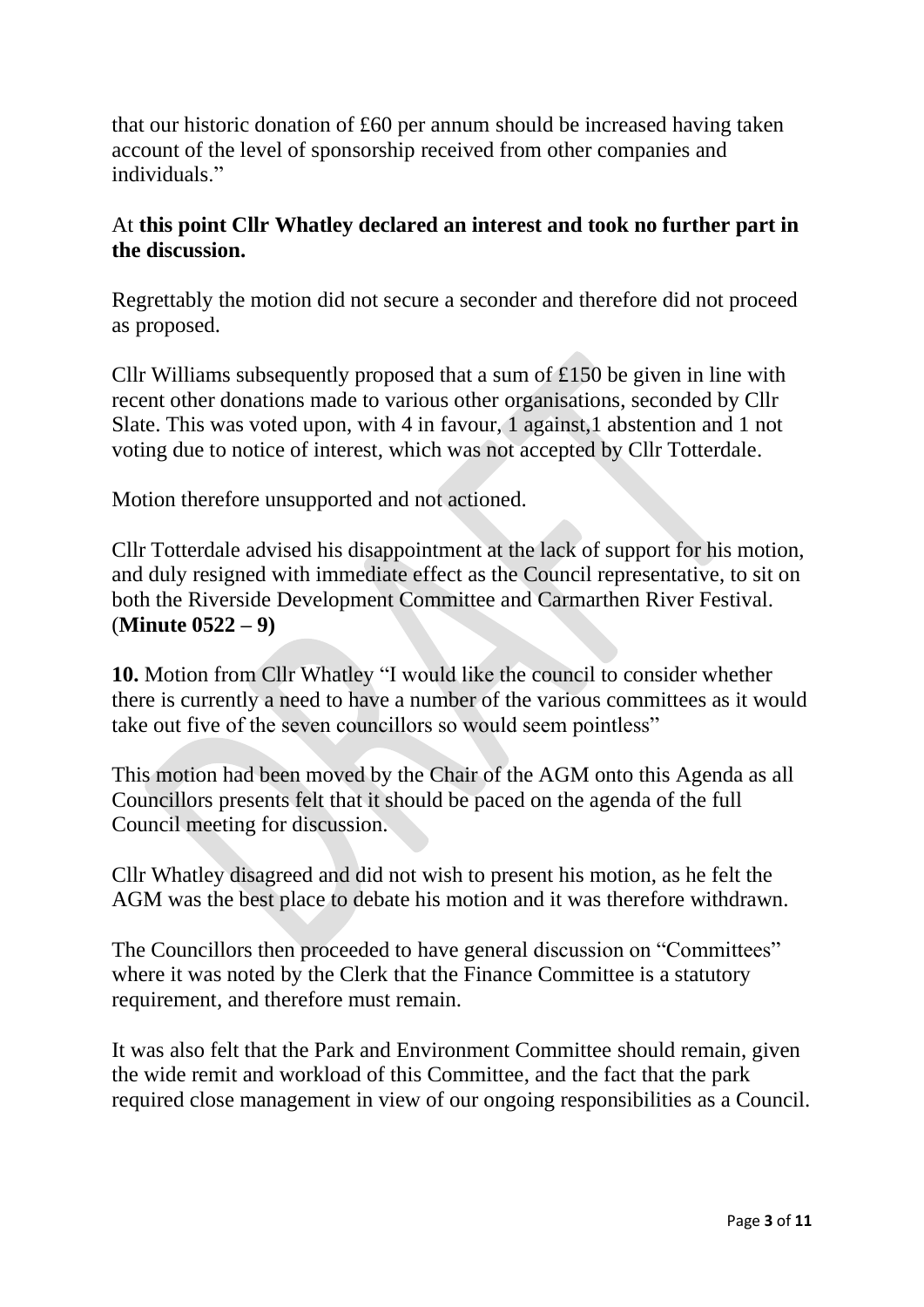The effectiveness and need for the Christmas Lights Committee could be reevaluated in January 2023, following a debrief of the 2022 Christmas arrangements.

## **11. County Councillors Report**

Cllr Williams was pleased to have been re-elected as County Councillor for the Llangunnor and Capel Dewi Ward and wished to record his thanks to Cllrs Evans and Whatley his fellow candidates for a well fought out contest.

Cllr Elwyn Williams wished to report, that County Hall was slowly getting back to normal business after the recent Election, where Plaid Cymru have gained 38 seats giving them overall control over the Council, and they will continue to govern in coalition with The Independent Group. They also have a new Council Leader in Cllr Darren Price of Plaid Cymru who succeeds Cllr Emlyn Dole who lost his seat.

# **12. Members representing Council on other bodies:**

Cllr Charlie Evans advised that One Voice Wales would be running "Code of Conduct Courses" during June, amongst others, the details of which had been circulated to everyone by the Clerk and encouraged Councillors both old and new to partake either on a first-time basis or to act as a refresher.

No reports received from other bodies, due to no meetings having taken place.

### **13.To approve the schedule of accounts May 2022: – unanimously approved. (Minute 0522 – 13)**

| Payee                | <b>Description</b>                                                                                            | Amount £ |
|----------------------|---------------------------------------------------------------------------------------------------------------|----------|
| 1, Emrys Williams    | <b>Works at Park</b>                                                                                          |          |
| <b>Howard Davies</b> | Clerical Duties - £667.18 as<br>per new contract at 55hrs<br>pm wef 1.9.21. Allowances -<br>£140 Zoom Monthly | £861.57  |

#### **Expenditure/Income May 2022**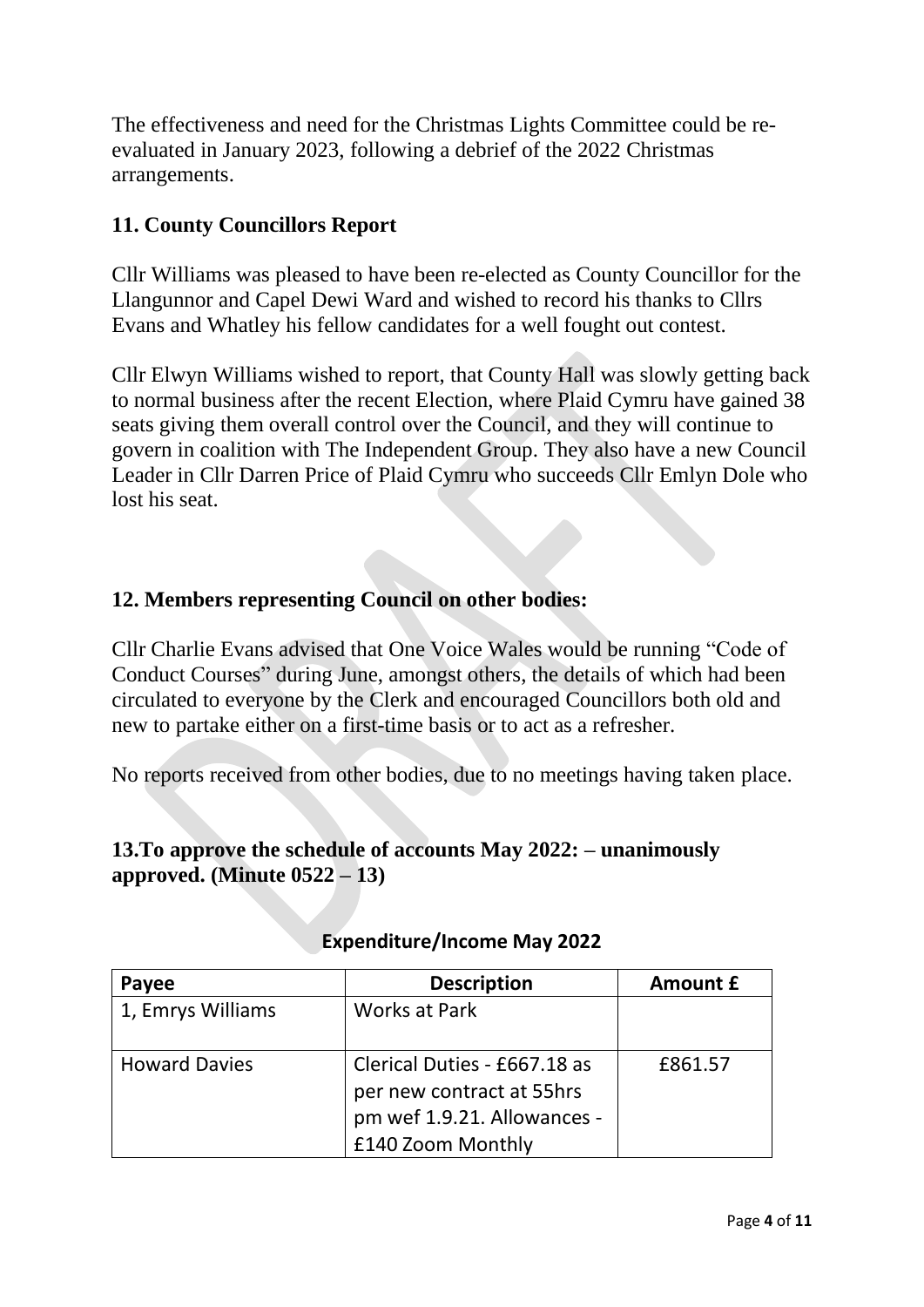|                      | Payment £14.39, Extra<br>meetings (see below) £40 |           |
|----------------------|---------------------------------------------------|-----------|
| Bowen & Weaving      | <b>Files</b>                                      | £7.02     |
| JR B Enterprises LTD | Dog Gloves                                        | £40.20    |
| Income               | <b>CCC Precept tranche</b>                        | £11000.00 |

## **Extra Meetings held 12TH May 2022**

Finance meeting.

1 X £50 = £ this equates to £40.00 after tax.

(Extra meetings - @ £50 meeting – salary includes 11 meetings + AGM, all others treated as extra meetings over 4 hours will be paid at £100 **(Minute**   $0920 - F4$ 

# **Regarding the monthly payment schedule the following items were added to the payment schedule due to late receipt, with the Chair's permission and agreed by the full Council for payment**.

| <b>Emrys Williams</b>                                | £97 Monthly payment for work at the park.                |
|------------------------------------------------------|----------------------------------------------------------|
| Clay Shaw Butler                                     | £300 Preparation of yearend tax returns for Councillors. |
| J Morrow                                             | £925 Hire of Inflatable Bouncy Castles etc and Marquee   |
|                                                      | For Jubilee party.                                       |
| Urdd Llangunnor<br>support Eisteddfod<br>Appeal 2023 | £150 S137 payment following request for financial        |

### **14.Schedule of Correspondence Received for Monthly meeting – 19.5.22**

| No | Nature of Correspondence                           | <b>Agreed Action</b> |
|----|----------------------------------------------------|----------------------|
|    | Planning Application PL/03850                      | Circulated.          |
| 2. | Photograph of donation to Foodbank.                | Circulated.          |
| 3. | Road Closure B4300 Capel Dewi Sunday 17th<br>July. | Circulated.          |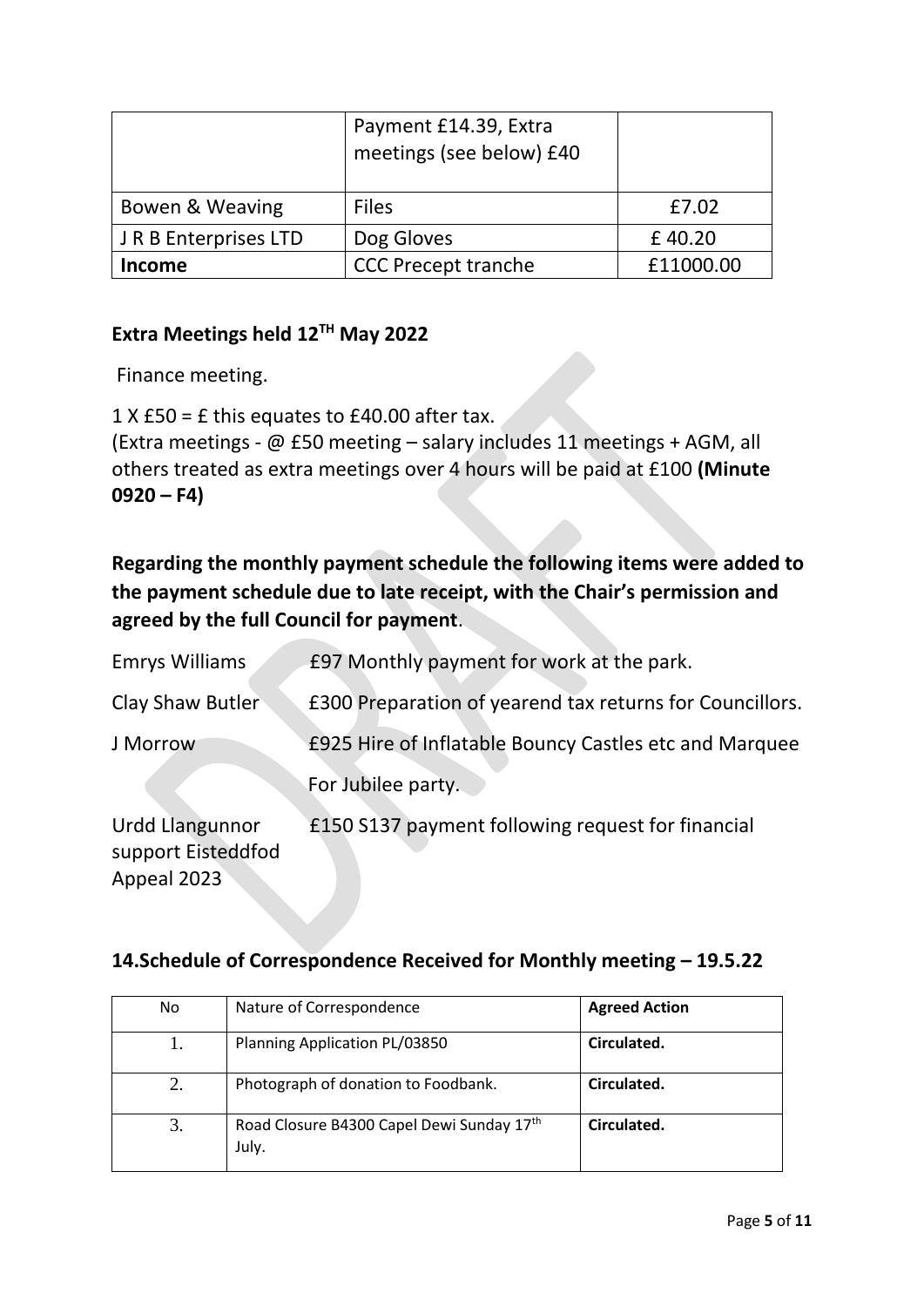| 4.  | Poll Station Finder for 5 <sup>th</sup> May.                                                                                                                                         | <b>Circulated</b> |
|-----|--------------------------------------------------------------------------------------------------------------------------------------------------------------------------------------|-------------------|
| 5.  | 1VW Training Courses May.                                                                                                                                                            | <b>Circulated</b> |
| 6.  | 1VW Amended Training course dates for<br>April/May.                                                                                                                                  | <b>Circulated</b> |
| 7.  | <b>PCC Bulletin</b>                                                                                                                                                                  | <b>Circulated</b> |
| 8.  | Thank you email from Llangunnor Church re<br>recent donation.                                                                                                                        | <b>Circulated</b> |
| 9.  | Gwyl Ganol Y Dref 2022                                                                                                                                                               | <b>Circulated</b> |
| 10. | Keep Wales Tidy Applications                                                                                                                                                         | <b>Circulated</b> |
| 11. | 1VW Free Training places.                                                                                                                                                            | <b>Circulated</b> |
| 12. | Proposed planning consultation for Cwm<br>Environmental for Nant Y Caws Landfill site.                                                                                               | <b>Circulated</b> |
| 13. | FREE garden packs from Local Places for Nature<br>$-1$ VW.                                                                                                                           | <b>Circulated</b> |
| 14. | Letter from Carms C C re appointing a Solicitor<br>to oversee proposed transaction with Western<br>Power to relocate Glanffynnon Sub Station to<br>Park and amending original lease. | <b>Circulated</b> |

**15.i)** The Jubilee planning group provided a comprehensive report on progress a copy of which is attached to theses minutes as an appendix.

Costs had increased substantially due to increased input costs of such items as, Inflatables, toilets and generators caused by severe shortages and reduced availability.

Cllr Evans then took everyone through the two scenarios  $A \& B$  providing an assumption of the financial impact of either having inflatables or not.

Cllr Elwyn Williams wished to Abstain on the basis that Inflatables were going to be provided as part of the entertainment for kids, due to previous safety concerns with items such as this.

Cllr Whatley also wished to Abstain from these discussions.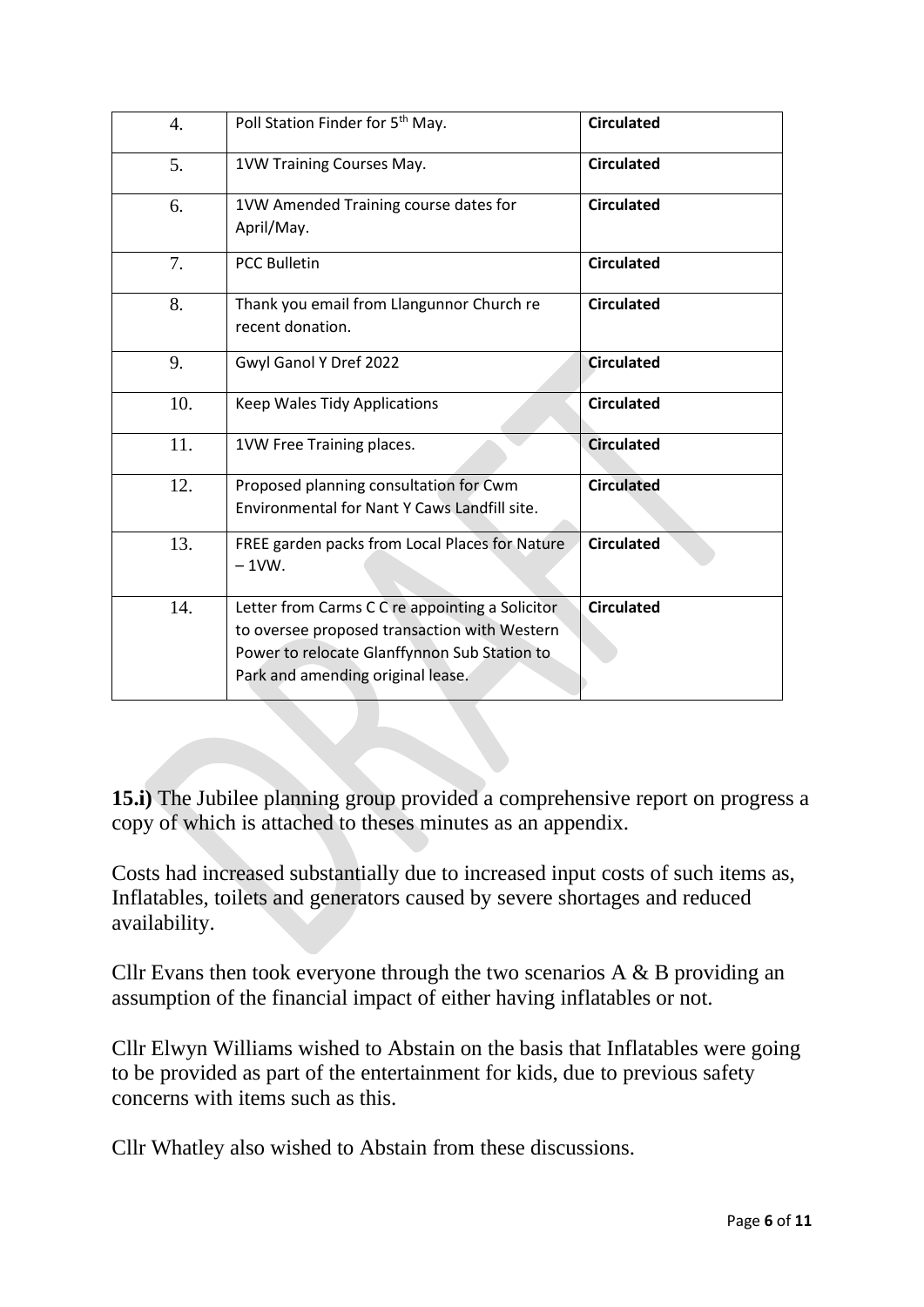After much discussion and questioning it was resolved with by a vote, Four in favour, one against and two Abstentions that the Council ratify the revised net budget of estimated cost of £1065 based on Plan A with inflatables to be provided, a reasonable charge to be levied on children using them, a raffle to be held with all Councillors to seek out raffle prizes, with any income generated to be netted off against costs**. (Minute 0522 – 15i)**

**ii)**Cllr Bevan brought up the need to have a contingency plan for wet weather, where Cllr Thomas was able to advise that the sports hall at Llangunnor School had provisionally been booked, and Cllr Slate had advised that cancellation insurance re inclement weather could be put in place for £150.

A vote on the provision of insurance to cover cancellation due to wet weather was taken, with the resultant vote being, four in Favour, Against 1, Abstentions 2. **(Minute 0522 -15 ii))**

The clerk confirmed that he was in the process of writing to the four recipients proposed for the Community Awards.

The four chosen recipients being:

- 1. Ena Thomas -Long serving Organist at Phila Delphia Chapel, Nant Y Caws.
- 2. Donna Davies and Ruthie James of Llangunnor Covid Support Group-For supporting the Community throughout the Covid Pandemic.
- 3. Serenar Douch- For signing at and supporting all the Councils activities over the years.
- 4. Messrs Gavin Davies, Justin Elias, Vince Bailey, and Nigel Winstanley, four local postmen, who maintained postal delivery services throughout the Pandemic to the residents of Llangunnor.

### **16. Local issues brought up by Councillors:**

Cllr Totterdale brought up two issues.

1.Council vehicles parking outside the park, whilst cutting grass nearby.

### **Action point: Clerk to report to Carms C C.**

**2.** Large lorries crossing the central reservation to exit Nant Y Caws East, which could potentially cause accident and injury.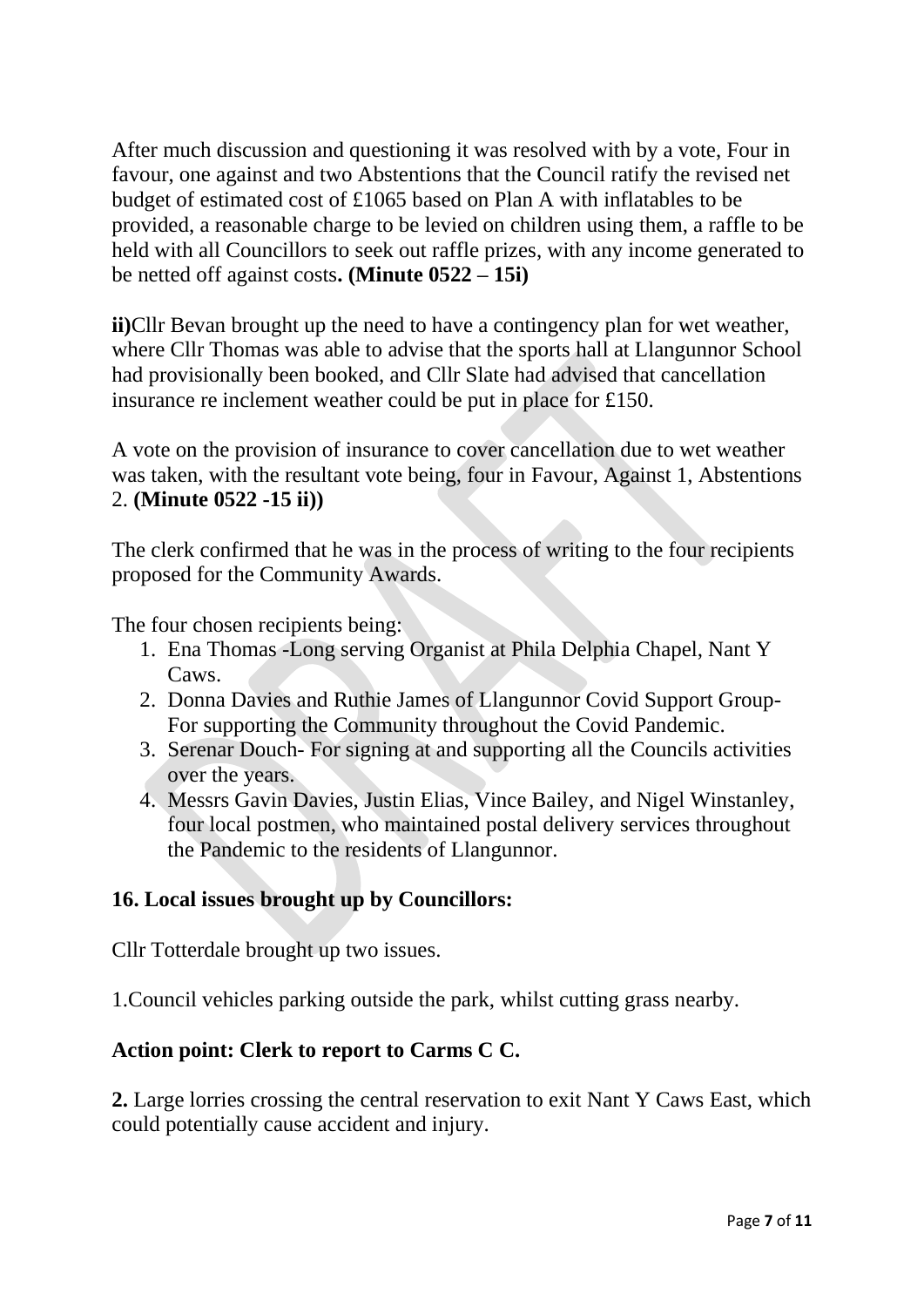**Action point. Clerk to write outlining our concerns to the Operations Manager, at Cwm Environmental, and directly to the Trunk Road Agency. Additionally, our concern to be included within the planning consultation that we are being asked to complete in respect of a new planning application for the site. Please see comments under Planning meeting.**

Cllr Evans brought up the provision of Jubilee Books.

#### **Action point: Clerk agreed to investigate.**

Additionally, he sought an update, on the Councils referral to Carmarthen C C Re consideration to reduce the speed limit along Llangunnor Road past the Decorating Centre at its approach to the roundabout from 40mph to 30mph.

Clerk advised that the matter had been referred to the Traffic Management Group within the Council some time ago.

### **Action point: Clerk will ask County Cllr Elwyn Williams to seek an update and advise Cllr Evans accordingly.**

Cllr Whatley noted that the speed advisory sign near to Bolahaul Mansion, has still not returned following repair.

## **Action point: Clerk agreed to immediately report the matter to Carms C C Public Lighting.**

**17.** The possibility of amending the date of the June meeting was discussed as Cllr Bevan Chair had previously advised out of courtesy that he would not be able to attend due to prior family commitments and being mindful of the quorum requirement for Five Councillors to be in attendance.

The Clerk advised that he had checked with One Voice Wales who confirmed that we could deviate from the normal date (Being the third Thursday of the month except for our Christmas meeting) if everyone agreed.

Cllrs took the viewpoint that they did not wish to set a precedent for this to become the norm, and therefore took the decision to a vote, where at this point Cllr Whatley decided to Abstain, with the remaining six Councillors voting in favour of leaving the original date of the 16<sup>th of</sup> June to stand. **(Minute 0522** – **17)**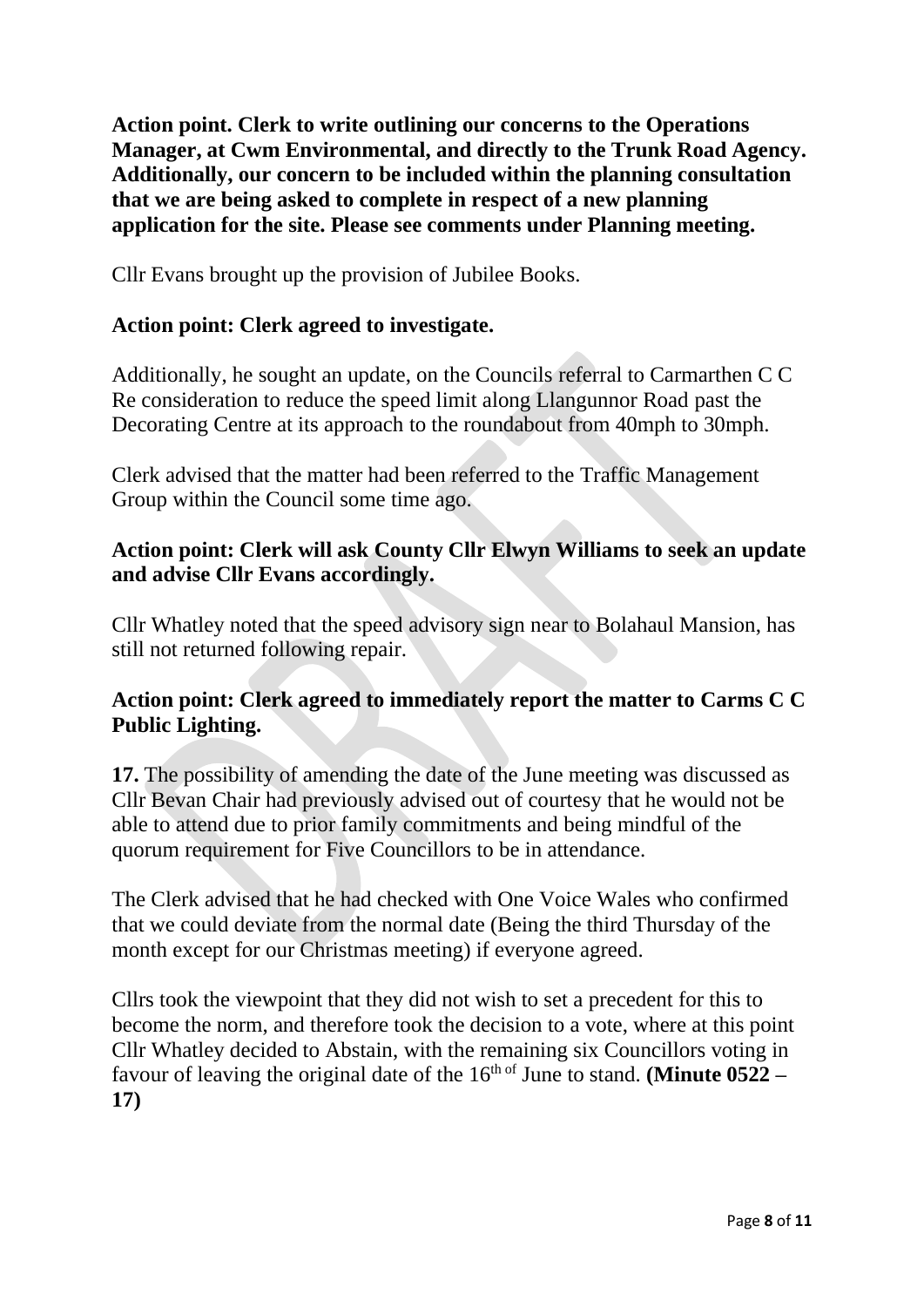The Clerk asked every Councillor to try to attend the June meeting to avoid potential Quorum issues if there were not at least 5 of the six Councillors in attendance at the meeting.

**18.** With the permission of the Chair the Clerk was allowed to add the following Agenda item.

To recommend that Mark Ellis Jones a Solicitor with Morgan La Roche Carmarthen to be appointed by the Council to oversee the lease amendment with Carmarthen County Council in respect of allowing the Electricity Sub Station at Glan Ffynnon to be relocated to the bottom of the park as previously agreed.

Mark Ellis Jones comes highly recommended and has extensive experience of dealing with Councils and Community Councils on issues such as this.

He has verbally advised that he should be able to complete within the £750 offered by Western Power to cover our legal costs in this matter.

The recommendation was unanimously accepted (**Minute 0522 – 18)**

**Date of next meeting 16 th June which hopefully will be face to face at Llangunnor School. Clerk to confirm in advance.**

**Meeting closed 8.40 pm.**

**Signed: Date:**

**Appendix 1**

# Llangunnor Jubilee Report

#### **Budget**

In order to put on a good event and to attract visitors to the park, we have incurred a greater gross spend than initially projected. Inflation has of course raised the cost of many of our items- moreover there is a shortage of equipment which has pushed up prices significantly. The provider of the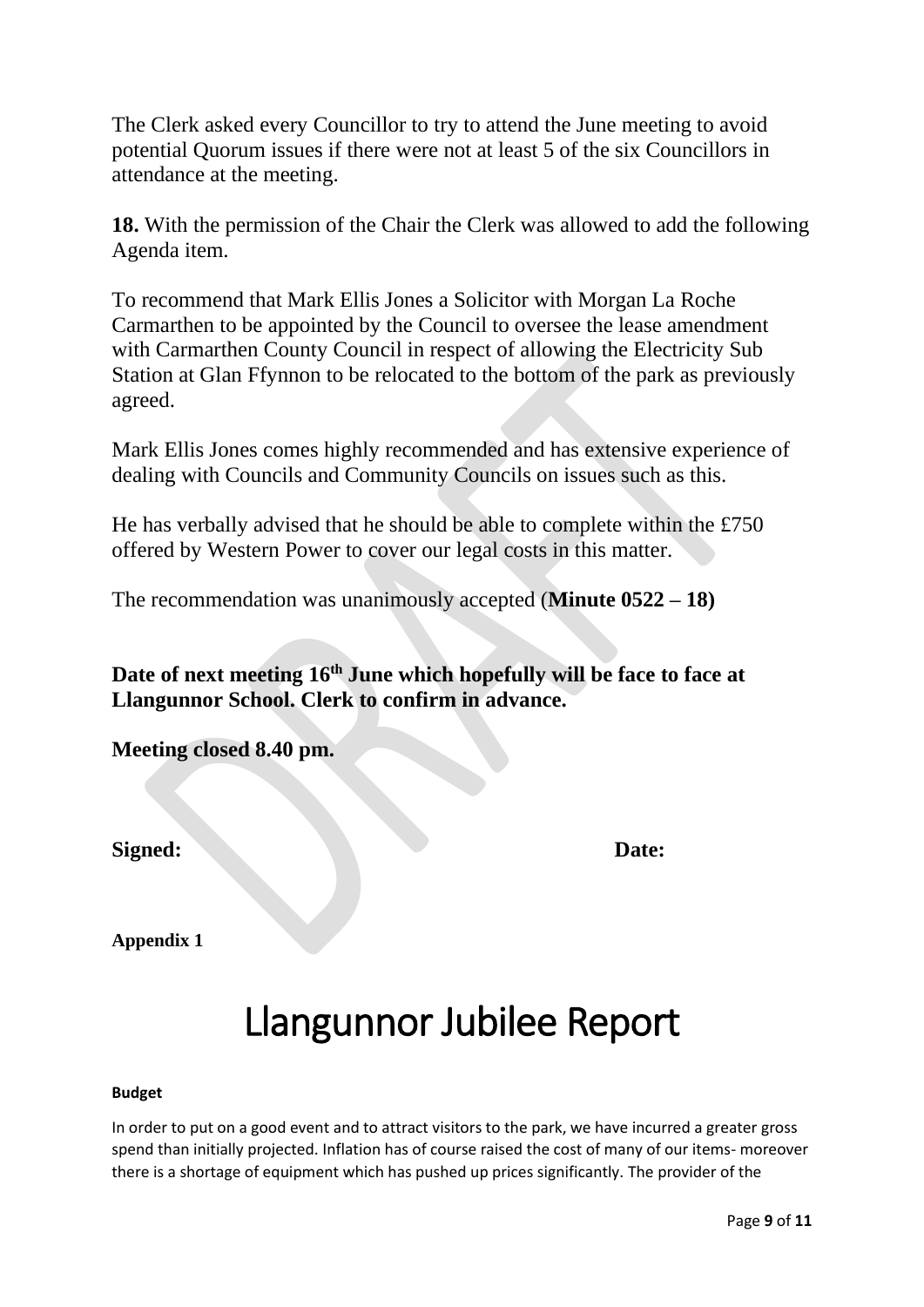inflatables has advised they tend to pay for itself on the day due to attracting interest. We hope to recoup these costs due to visitor numbers, but of course, there is a risk based on projected income. We are asking for a discussion at Full Council to make a decision based on two plans- with inflatables and without inflatables based on the below projections. More context will be explained at the meeting and these numbers are subject to discussion.

Expenditures and Incomes are broken down into:

Plan A: with inflatables Plan B: without inflatables

The initial guidance from the Council was to deliver this event within a gross spend of £1,000. We then discussed a net spend of £1,000 to give us more flexibility. Both plans are aligned to these options and there are pros and cons to both approaches. Another issue for the Council to consider is donations to our performers: Celtique Twirlers; A Choired Taste and Serenar Douch.

|                                                          | <b>EXPENDITURES</b> |                                                                                                   | <b>INCOME</b> |
|----------------------------------------------------------|---------------------|---------------------------------------------------------------------------------------------------|---------------|
| INFLATABLES- Bouncy Castle; Slide; Assault Course; Tent* | 925                 | Inflatable use, based on 300 turns at £2. 100<br>turns of bouncy castle at £1 each per 5 minutes* | 700           |
| <b>CIRCUS SKILLS</b>                                     | 175                 | Tea/Coffee profit                                                                                 | 50            |
| <b>REES SOUNDS</b>                                       | 177                 | Raffle                                                                                            | 400           |
| <b>MAN COSTUMES</b>                                      | 80                  | <b>Donation buckets</b>                                                                           | 50            |
| <b>PRO PRINT</b>                                         | 101                 |                                                                                                   |               |
| <b>MIKE CLARKE PRINTING</b>                              | 157                 |                                                                                                   |               |
| GENERATORS*                                              | 350                 | Grant is being sought for £1000                                                                   | 1000          |
| <b>BUNTING</b>                                           | 50                  |                                                                                                   |               |
| <b>TOILET</b>                                            | 150                 |                                                                                                   |               |
| INSURANCE*                                               | 100                 |                                                                                                   |               |
| <b>TENT /GAZEBO</b>                                      | 200                 |                                                                                                   |               |
|                                                          |                     |                                                                                                   |               |

PLAN A EXPENDITURE PLAN B EXPENDITURE 2265 PLAN A INCOME 1090 PLAN B INCOME

| 1200 | <b>NELCOSTA</b>   |  |
|------|-------------------|--|
| 500  | <b>NET COST B</b> |  |

1065

590

#### **Publicity**

Through working with local postmen, households across Llangunnor, (including Nantycaws) has received an initial A5 card inviting people to the event. Moreover, an A4 promotional flyer is now being produced to be distributed to households, to encourage participation in our competitions.

#### **Volunteers**

We have secured the voluntary support of the St Ceinwr WI and the PTA. Moreover, we have an additional ten volunteers who will be helping on the day- work is ongoing to increase this number.

#### **Benefits**

- **Delivering for our residents.** After the pandemic, this presents an historic opportunity to bring the community together and provide entry and entertainment for free.